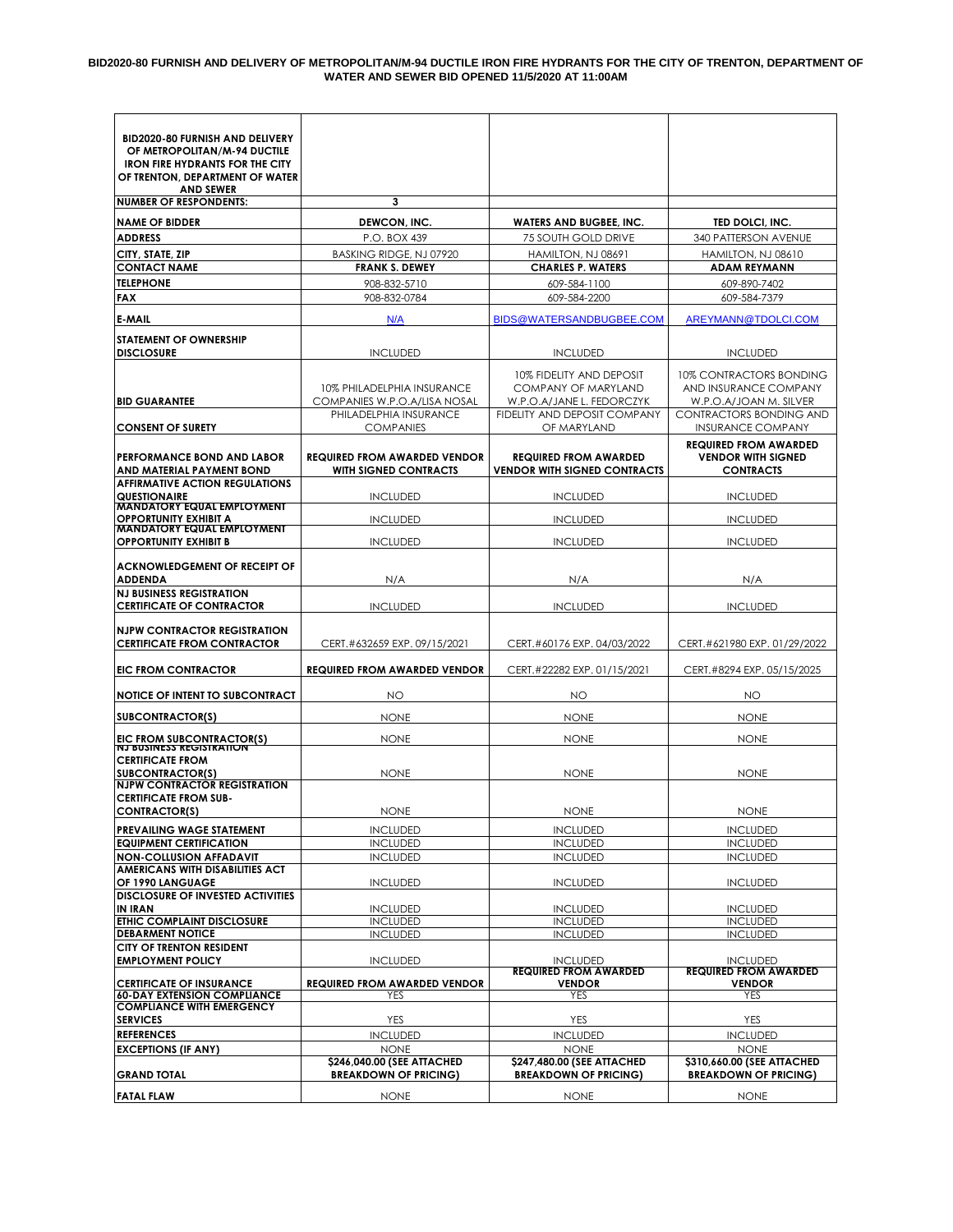# FIRE HYDRANT REPLACEMENT CONTRACT BID PROPOSAL

#### **Bid Proposal Terms:**

The Item to be bid in this FHR Contract falls in a general category which includes existing OOS hydrant locations that were on record when this contract was submitted and future OOS hydrant locations which are unknown at time of this writing, but will need to be replaced as part of this FHR Contract when they are reported during the term of this contract.

It should be noted that the some of the known OOS replacement hydrants at the inception of this contract may have already been repaired or replaced and put back into service by the time this FHR Contract begins. Listing these known OOS hydrant locations in the contract at this time would not provide an accurate accounting of actual OOS replacement locations. An actual listing of all hydrant replacement contract locations will be provided when this contract begins.

| Item | <b>Hydrant ID</b> | FD#    | <b>CAP</b> | Fire Hydrant Replacement Location                                        | <b>Unit Cost</b> | Qty | Total   |
|------|-------------------|--------|------------|--------------------------------------------------------------------------|------------------|-----|---------|
| #    | #                 |        |            | Description                                                              |                  |     |         |
|      |                   |        |            | Existing & Future Fire Hydrant                                           |                  |     |         |
|      | Unknown           | Varied | Varied     | Replacement Locations to be determined                                   | \$               | 50  |         |
|      |                   |        |            |                                                                          | 4200.00          |     |         |
|      |                   |        |            | Note: If the Unforeseen circumstances portion of this contract is not    |                  |     |         |
|      |                   |        |            | used, then more fire hydrant replacements can be performed. This         |                  |     |         |
|      |                   |        |            | item with a unit cost to be listed to the right is a total of Items 2a & |                  |     |         |
|      | 2 <sub>b</sub>    |        |            |                                                                          | 36 040.DO        |     | 360%.00 |
|      |                   |        |            |                                                                          |                  |     |         |

**Grand Total**  $\rightarrow$ 

Submitted by:

DEWCON INC PO BOX 439 **BASKING RIDGE NJ 07920** 

(Company Name)

(Signature)

(Printed Name)

to Contact, Please

 $900 - 632$ (Telephone/Email)

 $246,040.00$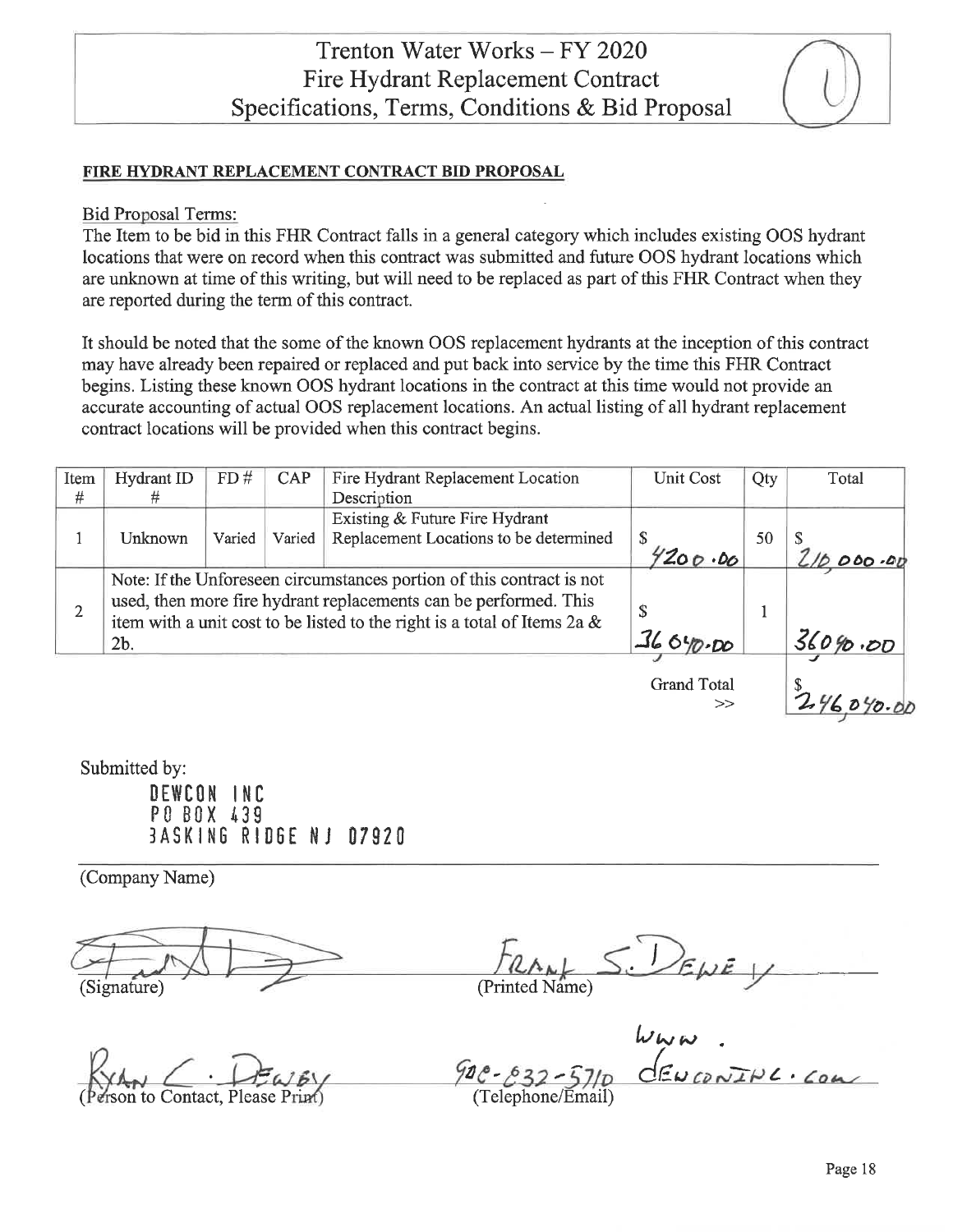# UNFORESEEN CIRCUMSTANCE PROVISION:

Provide hourly laborer rates and equipment costs for up to 40 hours. The prices will be used in Item 2 case of time lost due to unforeseen circumstances not covered in the contract specifications. This Item shall not be invoked if not needed per the Facility Manager. In the event the total Contract Amount inclusive of Item 2 is used in larger quantities than listed here, it shall be subtracted from the total contract amount lessoning the quantity of hydrants to be replaced. If it is not used, then it shall increase the total quantity of lump sum hydrants bid.

# **Item 2a**

|                | <b>CREW CONSIST OF</b>   | <b>RATE</b>                                  | TOTAL (after 40 hrs.)        |
|----------------|--------------------------|----------------------------------------------|------------------------------|
| 1.             | Foreman                  | $\frac{s}{s}$ // <i>s</i> o <i>b</i> per/hr. | 7600.00                      |
| 2.             | Water Repairer           | $\frac{s}{\sqrt{\omega}}$ o per/hr.          | \$<br>4400.00                |
| 3.             | Laborer                  | $\frac{\sqrt{6} \cdot 00}{\sqrt{2}}$ per/hr. | \$<br>4.400.00               |
| 4.             | Operator/Engineer        | $$130.00$ per/hr.                            | \$<br>200.00                 |
| 5.             | Dump Truck Driver        | $\sqrt{9.00}$ per/hr.                        | \$<br>4400.00                |
| 6.             | Flagman                  | $\frac{45.00}{\sqrt{10}}$ per/hr.<br>\$      | 1200.00<br>\$                |
| 7.             | Police (Traffic Control) | $$92.00$ per/hr.                             | $\mathbb{S}$<br>36000        |
|                |                          |                                              | 2846000<br>Total \$          |
| <b>Item 2b</b> |                          |                                              |                              |
|                | <b>EQUIPMENT</b>         | <b>RATE</b>                                  | <b>TOTAL</b> (after 40 hrs.) |
| 1.             | Dump Truck               | $$50.00$ per/hr.                             | \$<br>2000.06                |
| 2.             | Pickup Truck             | \$ 20 .00 per/hr.                            | 900.60<br>$\mathbb{S}$       |
| 3.             | Back-hoe                 | $$55.00$ per/hr.                             | 220000<br>$\mathbb{S}$       |
| 4.             | <b>Utility Truck</b>     | $$36.00$ per/hr.                             | 1,400.00<br>$\mathbb{S}$     |
| 5.             | Water Pump               | $/$ ,00 per/hr.<br>\$                        | 90.00<br>\$                  |
| 6.             | Tamper                   | $\sqrt{90}$ per/hr.<br>$\mathbb{S}$          | 40.00<br>\$                  |
| 7.             | <b>Attenuator Truck</b>  | $\sqrt{2}$ 'D <sub>0</sub> per/hr.<br>S.     | 400.00<br>\$                 |
| 8.             | Generator                | \$<br>$\angle$ .00 per/hr.                   | 40.00<br>$\mathbb{S}$        |
| 9.             | Jackhammer               | $\sqrt{60}$ per/hr.<br>\$                    | $\mathbb{S}^+$<br>4000       |
| 10.            | Air Compressor           | $$5\omega$ per/hr.                           | 200.00<br>\$                 |
| 11.            | Arrow Board              | $$5.00$ per/hr.                              | \$<br>206.00                 |
| 12.            | Police Vehicle           | $$5.06$ per/hr.                              | $\mathbb{S}$<br>208.00       |
|                |                          |                                              | Total \$ $7560.00$           |

(Item 2: Items 2a & 2b) Unforeseen Circumstance Total >>  $\frac{36}{16}$  0  $\frac{4}{0}$  0 0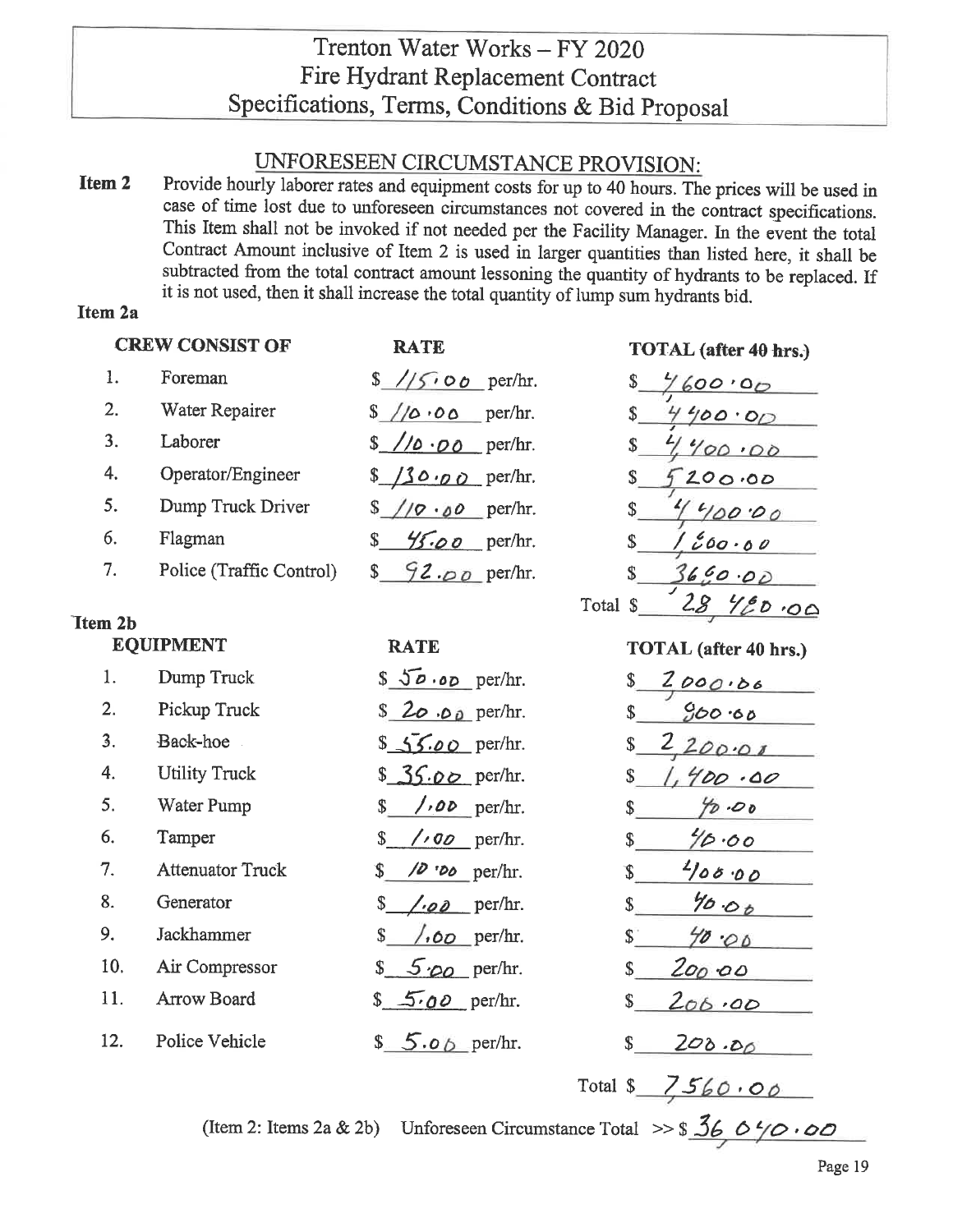

#### FIRE HYDRANT REPLACEMENT CONTRACT BID PROPOSAL

**Bid Proposal Terms:** 

The Item to be bid in this FHR Contract falls in a general category which includes existing OOS hydrant locations that were on record when this contract was submitted and future OOS hydrant locations which are unknown at time of this writing, but will need to be replaced as part of this FHR Contract when they are reported during the term of this contract.

It should be noted that the some of the known OOS replacement hydrants at the inception of this contract may have already been repaired or replaced and put back into service by the time this FHR Contract begins. Listing these known OOS hydrant locations in the contract at this time would not provide an accurate accounting of actual OOS replacement locations. An actual listing of all hydrant replacement contract locations will be provided when this contract begins.

| Item           | Hydrant ID                                                                                                                                                                                                                      | FD#    | <b>CAP</b> | Fire Hydrant Replacement Location                                        | Unit Cost          | Qty | Total        |
|----------------|---------------------------------------------------------------------------------------------------------------------------------------------------------------------------------------------------------------------------------|--------|------------|--------------------------------------------------------------------------|--------------------|-----|--------------|
| #              | #                                                                                                                                                                                                                               |        |            | Description                                                              |                    |     |              |
|                | Unknown                                                                                                                                                                                                                         | Varied | Varied     | Existing & Future Fire Hydrant<br>Replacement Locations to be determined | \$4,260.00         | 50  | \$213,000.00 |
| $\overline{2}$ | Note: If the Unforeseen circumstances portion of this contract is not<br>used, then more fire hydrant replacements can be performed. This<br>item with a unit cost to be listed to the right is a total of Items 2a &<br>$2b$ . |        |            |                                                                          | \$34,480.00        |     | \$34,480.00  |
|                |                                                                                                                                                                                                                                 |        |            |                                                                          | <b>Grand Total</b> |     | \$247,480.00 |

Submitted by:

**Waters & Bugbee, Inc.** 

(Company Name)

Phil

(Signature)

**Charles P. Waters, Executive V.P.** 

(Printed Name)

**Charles P. Waters** 

(Person to Contact, Please Print)

609-584-1100 bids@watersandbugbee.com

 $>$ 

(Telephone/Email)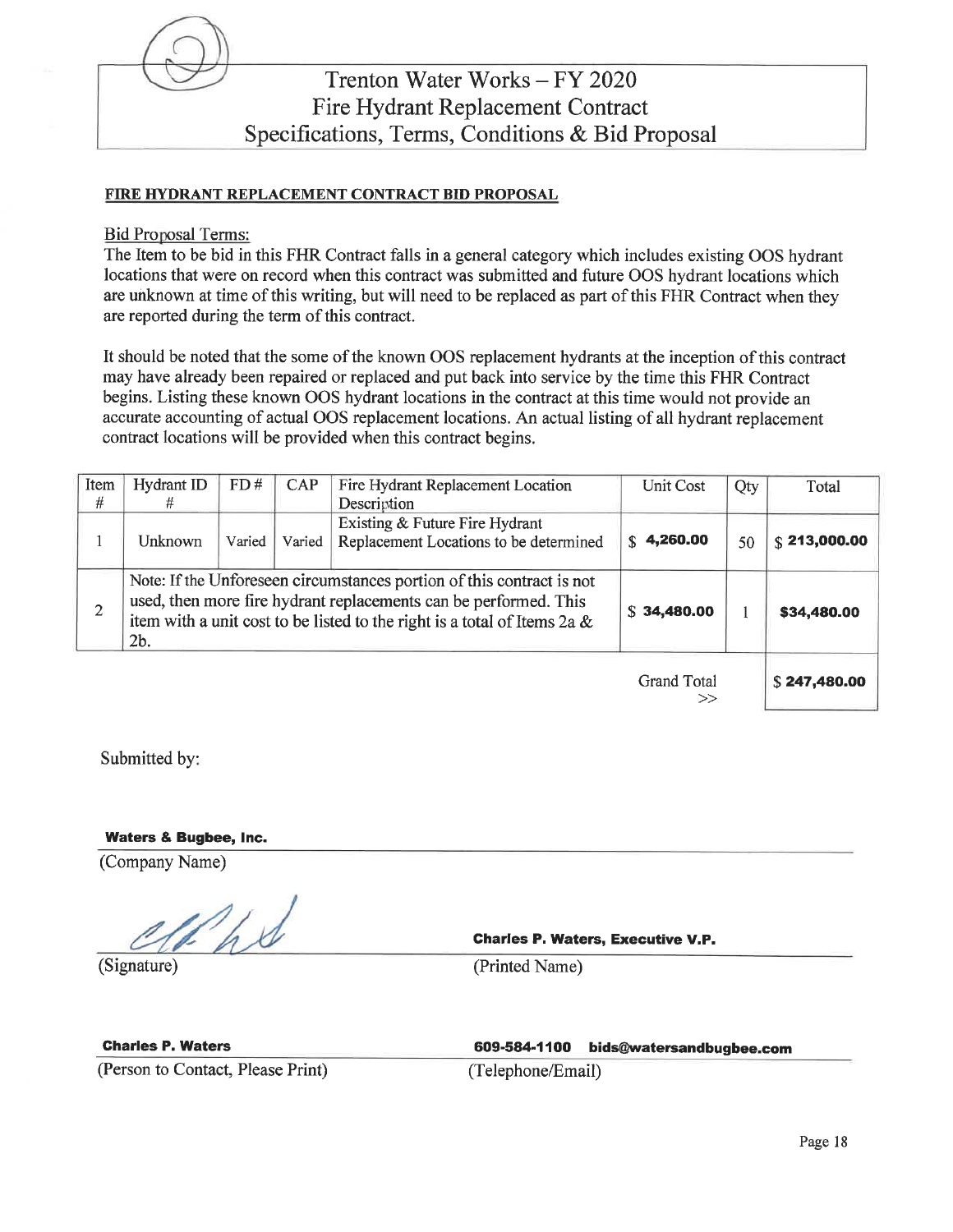# UNFORESEEN CIRCUMSTANCE PROVISION:

Item 2 Provide hourly laborer rates and equipment costs for up to 40 hours. The prices will be used in case of time lost due to unforeseen circumstances not covered in the contract specifications. This Item shall not be invoked if not needed per the Facility Manager. In the event the total Contract Amount inclusive of Item 2 is used in larger quantities than listed here, it shall be subtracted from the total contract amount lessoning the quantity of hydrants to be replaced. If it is not used, then it shall increase the total quantity of lump sum hydrants bid.

# Item 2a

|    | <b>CREW CONSIST OF</b>   | <b>RATE</b>  |         | TOTAL (after 40 hrs.)      |
|----|--------------------------|--------------|---------|----------------------------|
| 1. | Foreman                  | 125.00<br>S. | per/hr. | 5,000.00<br>S.             |
| 2. | Water Repairer           | 115.00<br>\$ | per/hr. | 4,600.00                   |
| 3. | Laborer                  | S<br>110.00  | per/hr. | 4,400.00<br>S.             |
| 4. | Operator/Engineer        | 130.00<br>S  | per/hr. | 5,200.00                   |
| 5. | Dump Truck Driver        | 110.00<br>\$ | per/hr. | 4,400.00<br>S.             |
| 6. | Flagman                  | \$<br>45.00  | per/hr. | 1,800.00<br>S.             |
| 7. | Police (Traffic Control) | 80.00<br>S   | per/hr. | 3,200.00<br>\$             |
|    |                          |              | Total   | 28,600.00<br><sup>\$</sup> |

**RATE** 

# Item 2b

# **EQUIPMENT**

| 1.  | Dump Truck              | \$<br>35.00<br>per/hr.         | \$<br>1,400.00 |
|-----|-------------------------|--------------------------------|----------------|
| 2.  | Pickup Truck            | 5.00<br>\$<br>per/hr.          | 200.00<br>\$   |
| 3.  | Back-hoe                | 42.00<br>\$<br>per/hr.         | 1,680.00<br>\$ |
| 4.  | <b>Utility Truck</b>    | 30.00<br>\$<br>per/hr.         | 1,200.00<br>\$ |
| 5.  | Water Pump              | 1.00<br>\$<br>per/hr.          | 40.00<br>\$    |
| 6.  | Tamper                  | 1.00<br>\$<br>per/hr.          | 40.00<br>\$    |
| 7.  | <b>Attenuator Truck</b> | 5.00<br>\$<br>per/hr.          | 200.00<br>\$   |
| 8.  | Generator               | 1.00<br>\$<br>per/hr.          | 40.00<br>\$    |
| 9.  | Jackhammer              | 1.00<br>$\mathbf S$<br>per/hr. | 40.00<br>\$    |
| 10. | Air Compressor          | 6.00<br>\$<br>per/hr.          | 240.00<br>\$   |
| 11. | <b>Arrow Board</b>      | 5.00<br>\$<br>per/hr.          | 200.00<br>\$   |
| 12. | Police Vehicle          | 15.00<br>\$<br>per/hr.         | 600.00<br>S    |

Total \$ 5,880.00

**TOTAL** (after 40 hrs.)

(Item 2: Items 2a & 2b) Unforeseen Circumstance Total  $\gg$  \$ 34,480.00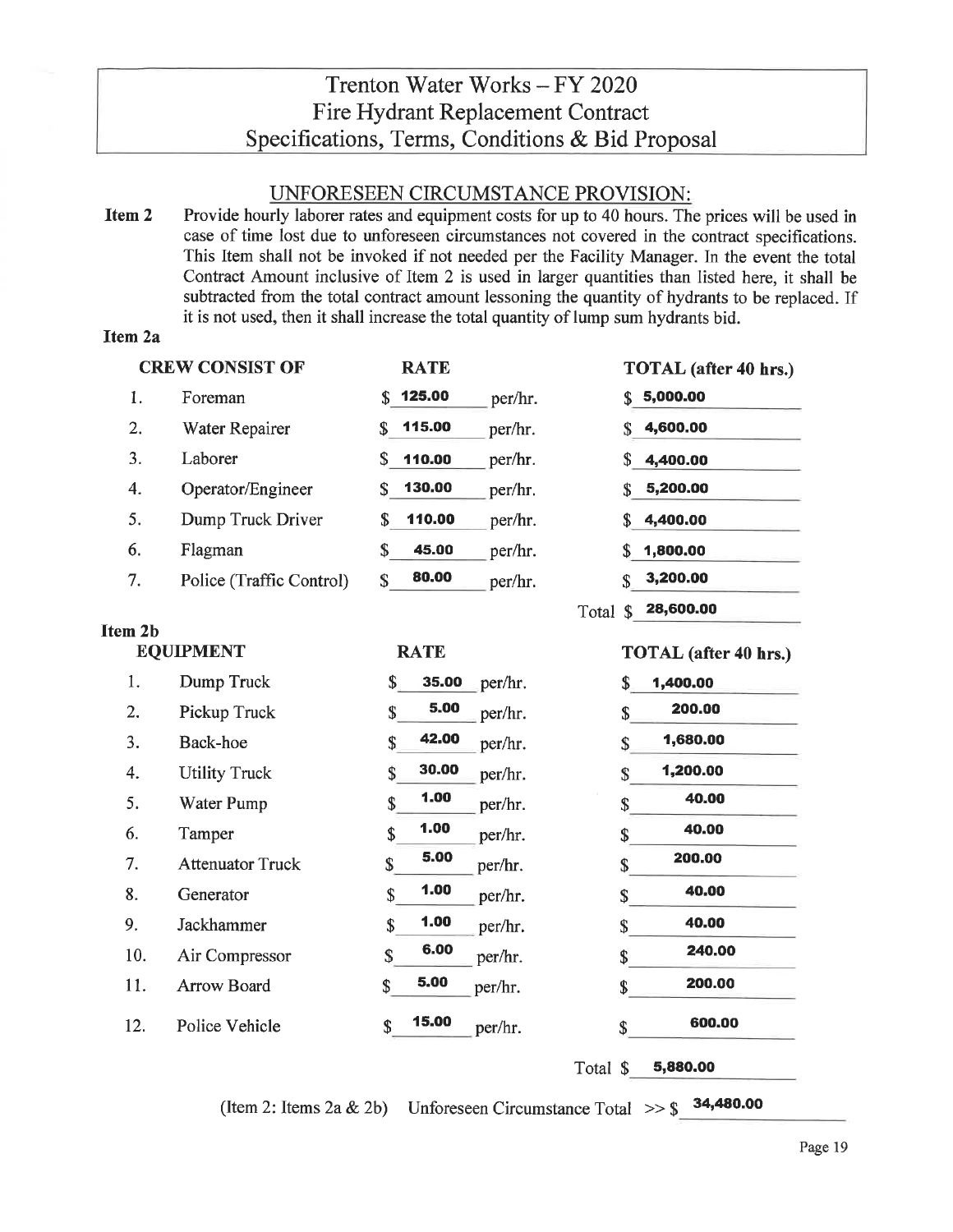### FIRE HYDRANT REPLACEMENT CONTRACT BID PROPOSAL

#### **Bid Proposal Terms:**

The Item to be bid in this FHR Contract falls in a general category which includes existing OOS hydrant locations that were on record when this contract was submitted and future OOS hydrant locations which are unknown at time of this writing, but will need to be replaced as part of this FHR Contract when they are reported during the term of this contract.

It should be noted that the some of the known OOS replacement hydrants at the inception of this contract may have already been repaired or replaced and put back into service by the time this FHR Contract begins. Listing these known OOS hydrant locations in the contract at this time would not provide an accurate accounting of actual OOS replacement locations. An actual listing of all hydrant replacement contract locations will be provided when this contract begins.

| Item | Hydrant ID                                                                                                                                                                                                                              | FD#    | <b>CAP</b> | Fire Hydrant Replacement Location                                        | Unit Cost                                    | Qty | Total                     |
|------|-----------------------------------------------------------------------------------------------------------------------------------------------------------------------------------------------------------------------------------------|--------|------------|--------------------------------------------------------------------------|----------------------------------------------|-----|---------------------------|
| #    |                                                                                                                                                                                                                                         |        |            | Description                                                              |                                              |     |                           |
|      | Unknown                                                                                                                                                                                                                                 | Varied | Varied     | Existing & Future Fire Hydrant<br>Replacement Locations to be determined | \$5,500.00                                   | 50  | \$275,000.                |
| 2    | Note: If the Unforeseen circumstances portion of this contract is not<br>used, then more fire hydrant replacements can be performed. This<br>item with a unit cost to be listed to the right is a total of Items 2a &<br>2 <sub>b</sub> |        | \$35,660.  |                                                                          | $137,660.$ <sup>oo</sup>                     |     |                           |
|      |                                                                                                                                                                                                                                         |        |            |                                                                          | $\Omega_{\rm max}$ at $\Gamma_{\rm max}$ and |     | $\mathbf{a}$ $\mathbf{b}$ |

Grand Total  $\rightarrow$ 

Submitted by:

Docci, INC

(Company Name)

(Signature)

EYMANN

(Printed Name)

AREYMANN@TDOLCI.COM 77-4549

(Person to Contact, Please Print)

(Telephone/Email)

 $30,660$